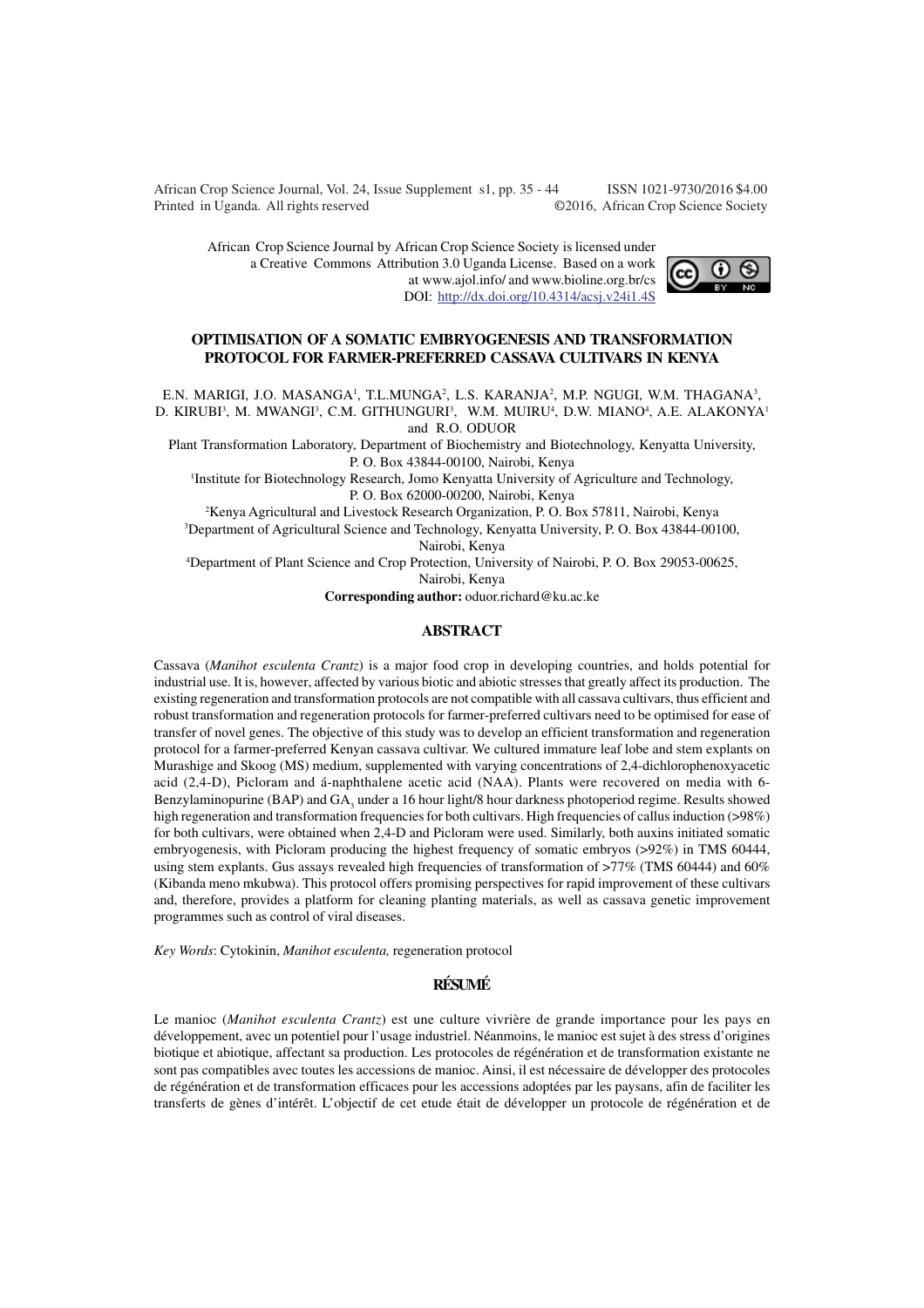# 36 E.N. MARIGI *et al.*

transformation adapte a la variété de manioc. Des feuilles et tiges immatures ont été cultivées sur des media Murashige et Skoog (MS), auxquels différentes concentrations de 2,4-dichlorophenoxyacetic acide (2,4-D), Picloram et á-naphtalène acétique acide (NAA). Les plantes ont été recouvertes de 6-Benzylaminopurine (BAP) et GA3 sous une photopériode de 16h jour/8h nuit. Les résultats ont montré des fréquences élevées de régénération et de transformation pour les deux cultivars Kibanda meno mkubwa et TMS 60444. Des fréquences élevées d'induction de callosités (>98%) ont été obtenues pour les deux cultivars, lorsque 2,4-D et Picloram ont été utilisés. De la même façon, les deux embryogenèses somatiques initiées a l'auxine, avec des explants de tiges et du Picloram ont exhibe la fréquence la plus élevée d'embryon somatique (>92%) en TMS 60444. Des essais de Gus ont révélés des fréquences élevées de transformation >77% (TMS 60444) et 60% (Kibanda meno mkubwa). Ce protocole offre des perspectives pour l'amélioration rapide de ces cultivars, et par conséquent, fournit une plateforme pour la production de matériels de culture propres, mais aussi servira d'outil dans les programmes d'amélioration génétique visant la lutte contre les maladies virales.

*Mots Clés*: Cytokinine, *Manihot esculenta,* protocole de génération

## **INTRODUCTION**

Cassava (*Manihot esculenta* Crantz), a woody perennial shrub, is a vital food crop for over a billion people, especially in developing countries. Also, it holds potential for production of industrial starch and bioethanol (Chetty *et al*., 2013). Despite these values, the production and productivity of the crop is constrained by cyanogenic glycosides, post-harvest among other factors, pests and diseases (Legg and Raya, 1998; Fan *et al*., 2011). It is estimated that over 77,502 ha of land in Kenya are currently under cassava cultivation (FAO, 2011), yet the crop is threatened by two major diseases: cassava mosaic disease, caused by single stranded DNA geminiviruses; and the cassava brown streak disease, caused by a single stranded RNA ipomivirus (Chetty *et al*., 2013). Strategies to control these diseases have greatly relied upon conventional improvement programmes, which have encountered massive limitations (Ceballos *et al*., 2004).

Cassava improvement through conventional breeding, further remains a challenge due to poor seedset, inconsistent flowering and heterozygosity that hinder backcrossing (Opabode *et al*., 2013). Biotechnology, through genetic engineering, holds great potential for long-term improvement of crops for enhanced production towards food security. Recent reports of success in generation of disease-free plants, such as transgenic papaya against ringspot virus (Gonsalves, 1998) and CMD-free cassava (Vanderschuren *et al*., 2007) offer great promise

towards other stresses not tried out so far. Cassava genetic engineering could allow rapid development of CMD and CBSD resistance, if efficient and robust transformation and regeneration technology for farmer-preferred cultivars is provided. This requires optimisation of existing protocols for ease of transfer of novel genes, since existing regeneration and transformation protocols may not be compatible with all the cultivars (Hankoua *et al*., 2006; Saelim *et al*., 2006; Elibariki *et al*., 2014).

Success in transformation and regeneration of cassava has been previously reported, with protocols employing different phytohormones and explants, including apical meristems, zygotic embryos, immature leaf lobes and stems (Medina *et al*., 2007; Fletcher *et al*., 2011; Rossin and Rey, 2011). While the majority of studies are biased towards use of immature leaf lobes as explants, their occurrence (immature leaf lobes) per parent stock is limited; hence, necessitating the possibility of exploring other plant parts such as stems.

This study aimed at regenerating Kenyan coastal cassava cultivars using different types of explants under the influence of a range of growth hormones.

### **MATERIALS AND METHODS**

**Plant materials.** Cassava cultivar, *Kibanda meno mkubwa,* from the Coastal Province of Kenya was selected for the study since it is preferred by farmers because of its high starch levels that enables it fetch high prices in the market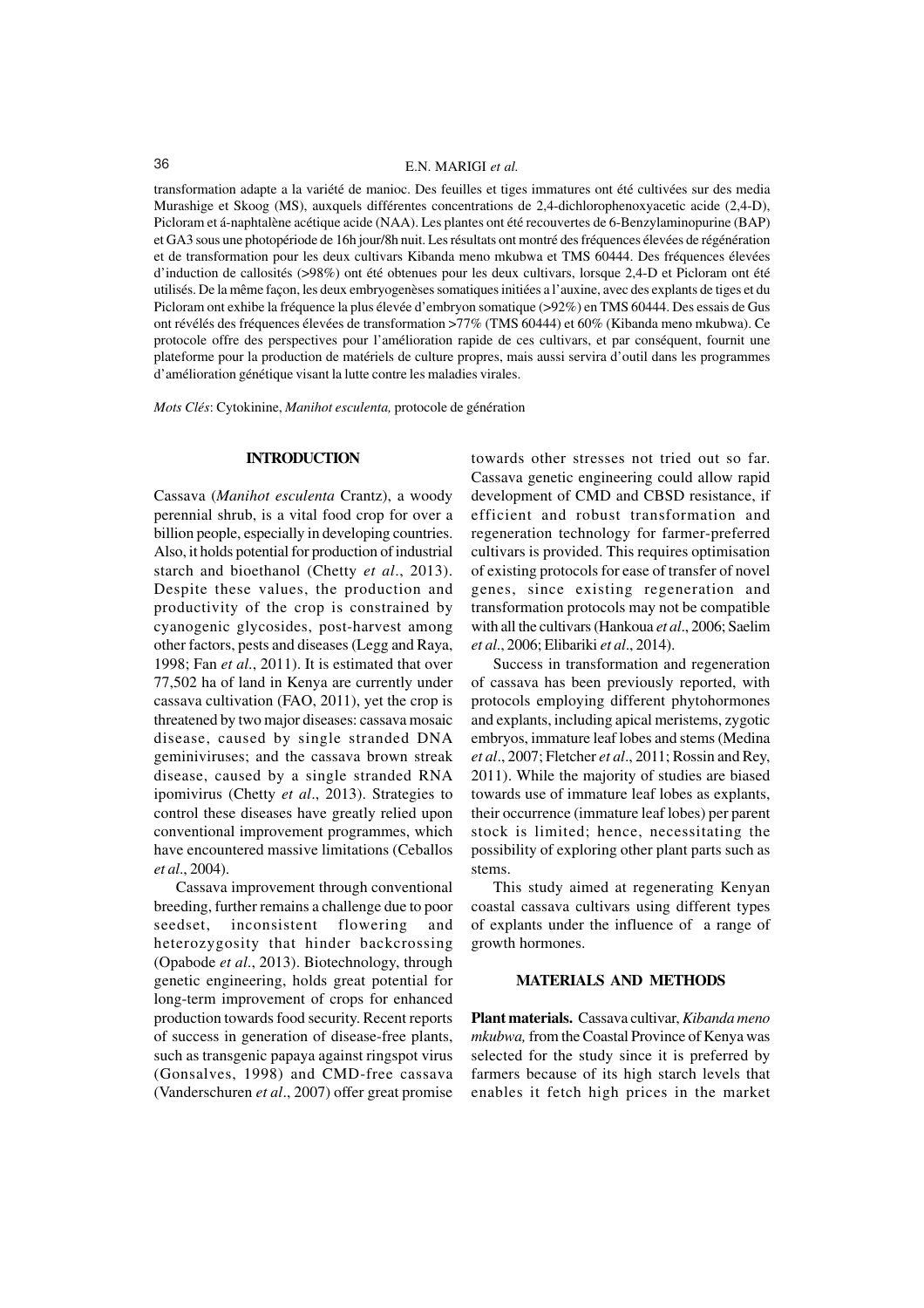(Mwango'mbe *et al.,* 2013). For comparison, the model variety, TMS 60444, was used due to its wide use in tissue culture.

*In vitro* **cultures.** Parent stocks of the cultivar were obtained from Kenya Agricultural and Livestock Research Organisation (KARLO), Mtwapa, Mombasa, located in the coastal region of Kenya. Parent plants were propagated in a glasshouse at the Plant Transformation Laboratory at Kenyatta University. *In vitro* plantlets were established on a cassava micropropagation medium comprising  $4.4 \text{ g}$   $1<sup>1</sup>$ Murashige and Skoog (MS) salts with vitamins (Murashige and Skoog, 1962), 30 g  $1<sup>-1</sup>$  of sucrose and 8 g  $1<sup>-1</sup>$  phyto agar. Explants were then prepared by poking of immature leaf lobes (ILL) and longitudinal dissection for stems; and cultured on callus induction media. The media comprised of MS salts with Gamborg B5 vitamins, supplemented with varying concentrations of Picloram and 2,4-D, 100 mg l<sup>-1</sup> myoinositol, 0.5 mg  $1^{\text{-}1}$  CuSO<sub>4</sub>, 50 mg  $1^{\text{-}1}$  case in hydrolysate and 30 g l -1 sucrose. Auxin concentrations were 4, 6, 8 and 10 mg l-1 and were added individually to the media prior to sterilisation, by autoclaving at 121 ºC for 15 minutes. To induce calli, ten explants were cultured per petri-plate, across the four treatments and the cultures incubated at 28 ºC in a growth chamber. The lighting in the growth chamber followed a photoperiodic regime of 16 hours of light provided by fluorescent lamps  $(100 \text{ mEs}^{-1})$ m<sup>-2</sup>) and 8 hours of darkness.

For somatic embryogenesis, 30 calli (replicated 3 times) were transferred on a similar medium (as in callus induction experiments), and the cultures maintained there for 28 days. Emerging somatic embryos were matured on a medium comprising of MS salts with Gamborg vitamins,  $30 g l^{-1}$  sucrose,  $8 g l^{-1}$  agar and varying combination ratios of BAP, NAA and  $GA_{3}$  (Table 1). Germination and plantlet recovery were achieved on maturation media, supplemented with 0.8% w/v activated charcoal. Recovered plantlets were then rooted on a hormone-free MS medium, with 30 g  $l^{-1}$  of sucrose and 8 g  $l^{-1}$  phytoagar. These plantlets were later acclimatised on peat moss and hardened in the glasshouse in potted soil. Surviving plants were transferred to bigger pots with soil for subsequent evaluation.

**Transformation.** Transformability of the cassava cultivars in this study was assessed by cocultivating immature leaf lobes with *Agrobacterium tumefaciens* strain EHA 101, harboring binary vector PTF 102 (Fig. 1) (Frame *et al*., 2002). The vector contains a *Gus* reporter gene, driven by 35S promoter and terminator. It also has the bar gene that confers resistance to the herbicide basta and, therefore, is used as the plant selectable marker for positively transformed tissues (Fig. 1). A total of ninety immature leaf lobe explants were co-cultivated with EHA 101 for generation of putative transformants,

TABLE 1. Phyto-hormone combination ratios used for somatic embryo maturation and germination of cotyledonary embryos

| Media          | Combination ratios (mg $1^{\circ}$ ) |      |     |  |
|----------------|--------------------------------------|------|-----|--|
|                | BAP                                  | NAA  | GA, |  |
| M              | 3                                    | 0.02 | 0.5 |  |
| M1             | 3                                    | 0.01 |     |  |
| M <sub>2</sub> | 2                                    | 0.03 | 0.5 |  |
| M <sub>3</sub> | 2                                    | 0.01 | 1.5 |  |
| M4             |                                      | 0.02 | 1.5 |  |
| M <sub>5</sub> |                                      | 0.03 |     |  |



Figure 1. T-DNA region of standard binary vector pTF102. LB, Left border: RB, right border; bar, phosphinothricin acetyltransferase gene; gus-int, -glucuronidase gene containing an intron; P35S, CaMV 35S promoter; Tvsp, soybean vegetative storage protein terminator; T35S, CaMV 35S terminator.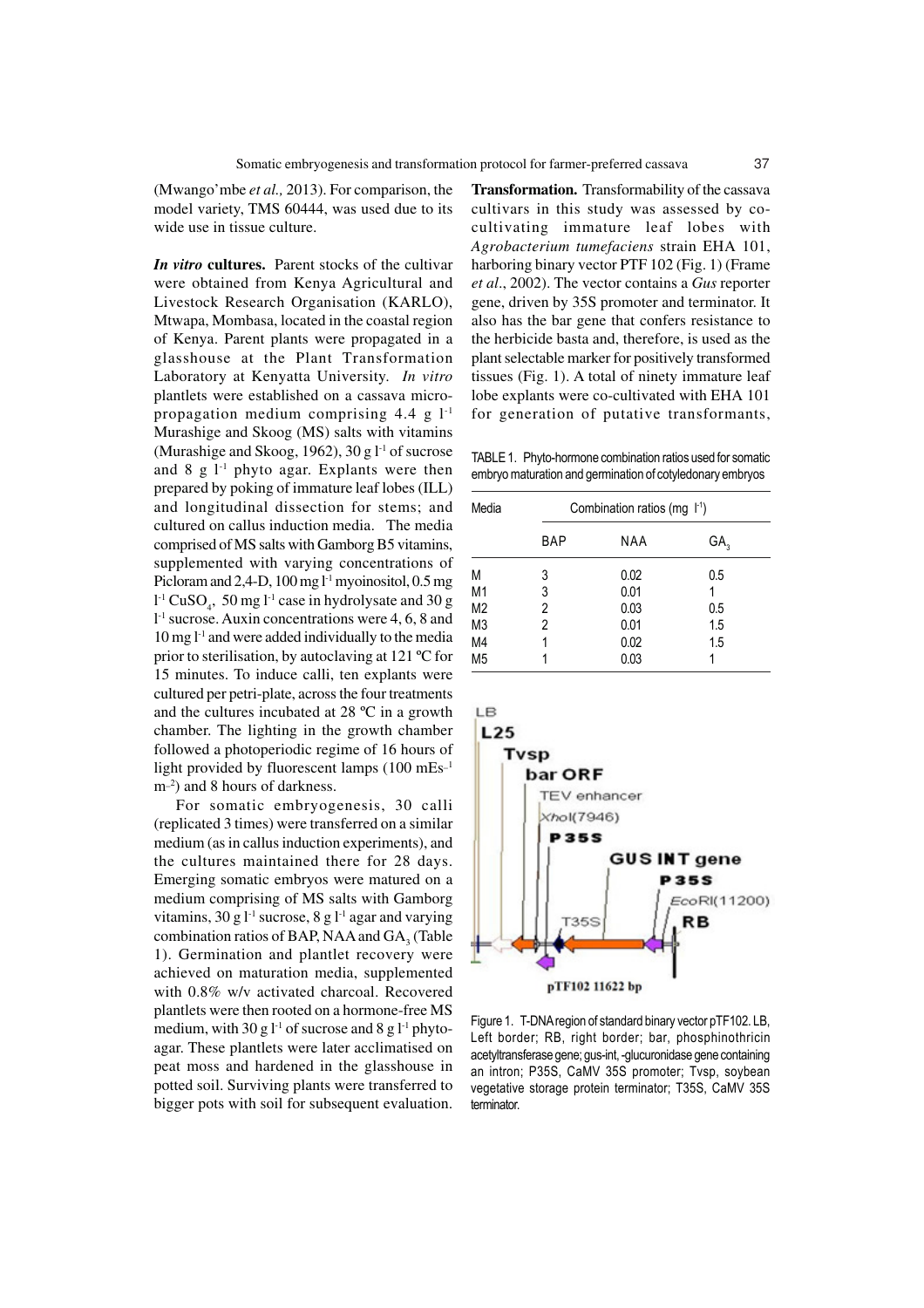according to Chetty *et al*. (2013). Histochemical Gus assays were performed on ten putatively transformed calli (replicated 3 times), as described by Jefferson (1987).

**Data collection and analyses.** All callus induction experiments were performed using ten explants per plate and five plates per treatment, for both cultivars under study. Callus induction, somatic embryo and transformation frequencies were recorded. Callus induction frequency was calculated by counting the number of explants forming a callus, as a percentage of the total explants cultured. Somatic embryo frequency was calculated by taking the number of calli showing presence of somatic embryo, as a percentage of total calli. Transformation frequency was computed by taking the number of calli showing

a blue colouration, as a percentage of total calli following Gus assay.

Data were analysed by Multivariate analysis of variance (MANOVA), with statistically significant variables computed according to Tukey's HSD test, at a confidence level of 95% (P<0.05), using Statistical Analysis System (SAS) version 9.1 (SAS, 2004).

## **RESULTS**

The two cultivars showed callus formation within 14 days (Fig. 2A and B). The highest frequency of callus induction using 2,4-D (98.59%) for KMM was achieved following culture of stem explants on media supplemented with  $4 \text{ mg } l^{-1}$  of the auxin. The lowest was recorded using ILL on media with 10 mg l-1 2,4-D (Table 2). The model cultivar



Figure 2. Callus induction, somatic embryogenesis and transformation profiles. **A.** Callus development in cultivar KMM. **B.** Appearance of callus from model cultivar TMS 60444 after 3 weeks of culture on callus induction media. **C.** Immature somatic embryos from cultivar KMM (indicated by the arrow) **D.** Cultivar TMS 60444 on immature somatic embryos CIM media. **E** and **F** Green cotyledons in KMM and TMS 60444 respectively on callus maturation media. **G.** Germination of mature somatic embryos on media supplemented with activated charcoal. Shoot elongation and rooting in TMS 60444 (**H**) and KMM (**I**). **J**. GUS assay staining of KMM and **K** for TMS 60444. **L.** Fully developed regenerants in the glasshouse Scale bar represents 0.1mm.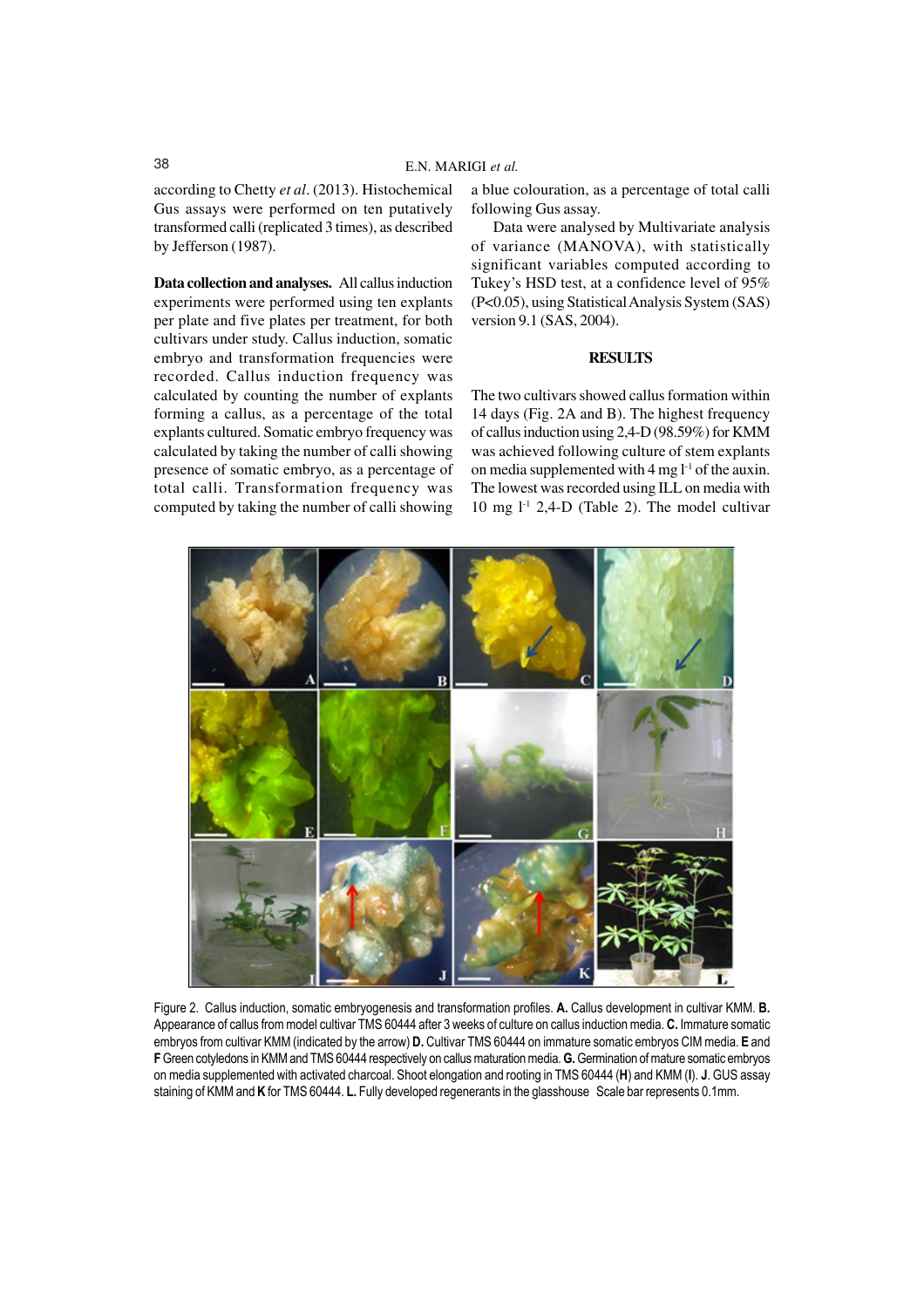recorded a callus induction frequency of (98.37%) under this auxin. When explants were cultured on media with Picloram, the highest frequency of callus induction was observed in ILL (88.97%). Relatively higher frequencies of callus induction were recorded in model cultivar TMS 60444 under similar conditions (Table 3). Calli for TMS 60444 developed faster into somatic embryos (SE) (after five weeks) compared to KMM which required seven weeks to obtain high quality primary SE (Fig. 1C and D).

The frequencies of somatic embryo formation are presented in Figure 3. Somatic embryos resulted in green cotyledons (Figs. 2E and F) for both cultivars, albeit at varying frequencies. Cotyledons were observed in both cultivars, under all maturation media formulations.

The frequencies of maturing somatic embryos across the media formulations are shown in Figure 4. The matured somatic embryos

(cotyledonary embryos) later germinated on media with activated charcoal. Interestingly, KMM produced a slightly higher frequency of cotyledons than the model cultivar (Table 4).

Shoots obtained from cotyledons were successfully recovered on medium supplemented with activated charcoal (Fig. 2G). The efficiencies of shoot formation for KMM and TMS 60444 are shown in Table 4. For TMS 60444, 11 out of the 39 cotyledons (28%) formed shoots. A slightly lower frequency of shooting (19%) was achieved in KMM. Relatively high frequencies of transformation were recorded for both cultivars according to the Gus assay result (Figs. 2 J and K). Here, the highest frequency of tissues, showing a blue coloration after Gus staining (75.3%), was produced by the model cultivar TMS 60444; while KMM produced the lowest frequency (60.5%) (Table 4). The regenerated cassava plants grew normally in soil (Fig. 2 L).

TABLE 2. Callus induction frequency (%) of two types of explants of two cassava cultivars cultured on MS basal medium supplemented with different concentrations of 2,4-D

| $2,4$ -D conc.(mg $1-1$ ) | Kibanda meno mkubwa            |                               | TMS 60444                      |                               |
|---------------------------|--------------------------------|-------------------------------|--------------------------------|-------------------------------|
|                           | Immature leaf lobes            | <b>Stem</b>                   | Immature leaf lobes            | <b>Stems</b>                  |
| 4                         | $82.26 \pm 0.58$ <sup>b*</sup> | $98.59 \pm 1.15^a$            | $91.25 \pm 1.00$ <sup>ab</sup> | $98.37 + 0.58$ <sup>a</sup>   |
| 6                         | $92.11 \pm 0.58$ <sup>a</sup>  | $92.06 \pm 1.15^{\circ}$      | $86.12 \pm 3.06$ <sup>bc</sup> | $80.05 \pm 1.73$ °            |
| 8                         | $85.32 \pm 1.15$ <sup>b</sup>  | $94.17 \pm 2.88$ <sup>a</sup> | $84.20 \pm 1.73$ bc            | $96.72 \pm 2.31$ <sup>a</sup> |
| 10                        | 74.00±1.15°                    | $80.38 + 1.15b^c$             | $82.00 \pm 0.58$ °             | $96.41 \pm 0.58$ <sup>a</sup> |

\*Values in the same column followed by the same letter are not significantly different (P<0.05, n=50). Means separated by Turkey's HDS test at P<0.05

| Picloram conc. $(mg11)$ | Kibanda meno mkubwa                                            |                                                     | TMS 60444                                                    |                                                                  |
|-------------------------|----------------------------------------------------------------|-----------------------------------------------------|--------------------------------------------------------------|------------------------------------------------------------------|
|                         | Immature leaf lobes                                            | <b>Stems</b>                                        | Immature leaf lobes                                          | <b>Stems</b>                                                     |
| 4                       | $65.33 \pm 1.16$ <sup>d*</sup>                                 | $80.20 \pm 1.16^b$                                  | 70.67±1.15f                                                  | $92.49 \pm 1.73$ <sup>ab</sup>                                   |
| 6                       | $32.31 \pm 1.17$ °                                             | $84.33 \pm 1.73$ <sup>ab</sup>                      | $48.33 \pm 2.31$ <sup>e</sup>                                | $99.31 \pm 2.31$ <sup>a</sup>                                    |
| 8<br>10                 | $44.14 \pm 1.73$ <sup>d</sup><br>$88.97 \pm 1.73$ <sup>a</sup> | $68.19 \pm 1.73$ °<br>$82.02 \pm 1.73$ <sup>b</sup> | $55.67 \pm 1.15$ <sup>d</sup><br>$99.00 + 1.73$ <sup>a</sup> | $81.11 \pm 1.15$ <sup>cd</sup><br>$88.33 \pm 1.15$ <sup>bc</sup> |

TABLE 3. Callus induction frequency (%) of two types of explants of two cassava cultivars cultured on MS basal medium supplemented with different concentrations of Picloram

\*Values in the same column followed by the same letter are not significantly different (P<0.05). Means separated by Turkey's HDS test at P<0.05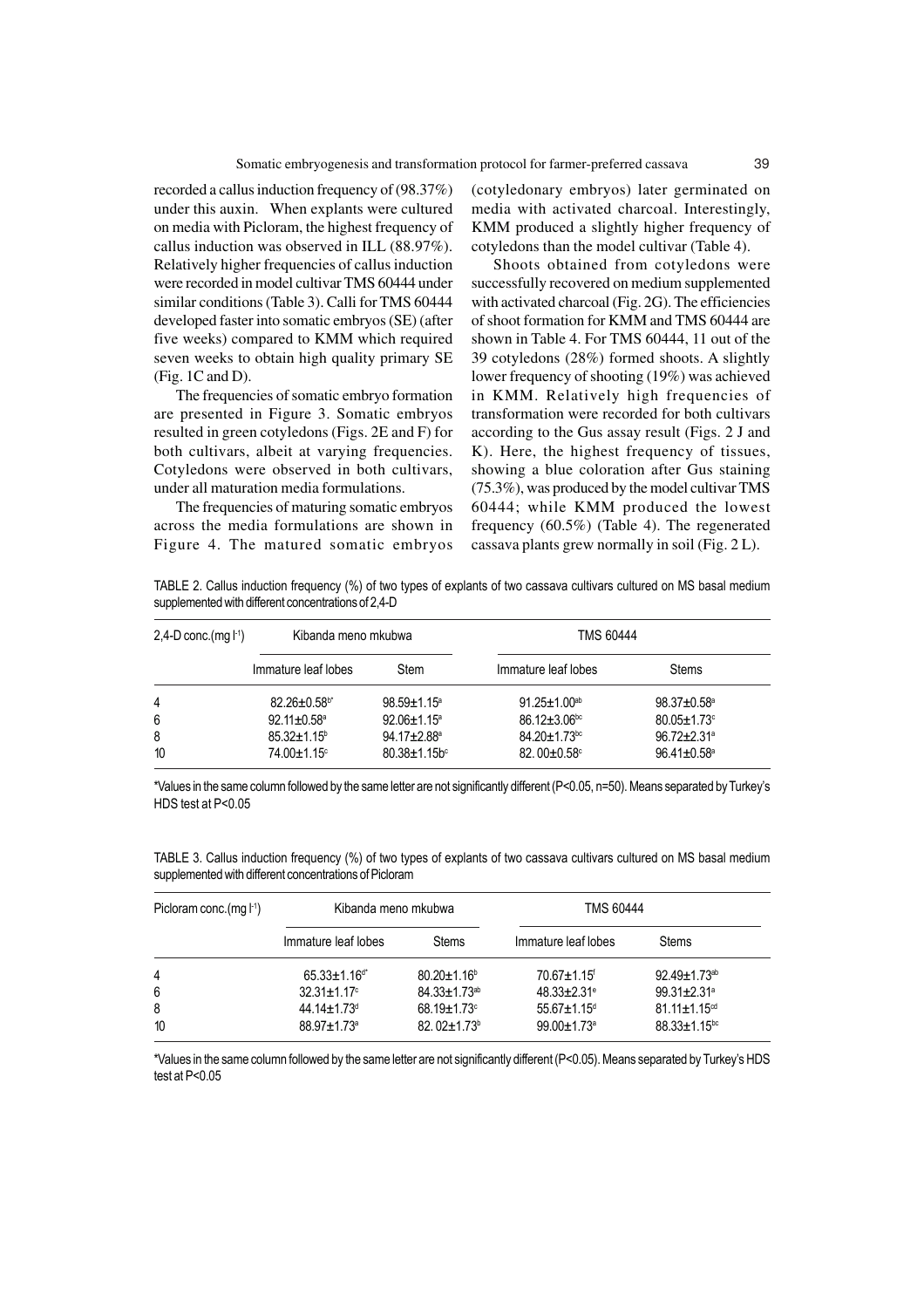

Figure 3. Effect of varying concentrations of 2,4-D/Picloram and explant types on frequency of somatic embryogenesis in a Kenyan cassava cultivar under a 16 hour light and 8 hour darkness photoperiod regime. Error bars represent standard errors of the mean (P<0.05).



Figure 4. Effect of phyto-hormone combination ratios on frequency of maturation of somatic embryos from immature leaf lobes of Kibanda meno mkubwa (Kenya cassava cultivar) alongside TMS 60444. Error bars represent standard errors of the mean at (P<0.05).

# **DISCUSSION**

Success was achieved in transforming and regenerating a farmer-preferred Kenyan cassava cultivar Kibanda meno mkubwa (KMM) (Fig. 2).

Results on callus induction and somatic embryogenesis indicate that formation of callus in cultivar KMM varies with the type and concentration of auxins used, which is in line with findings of other studies. For instance, Rossin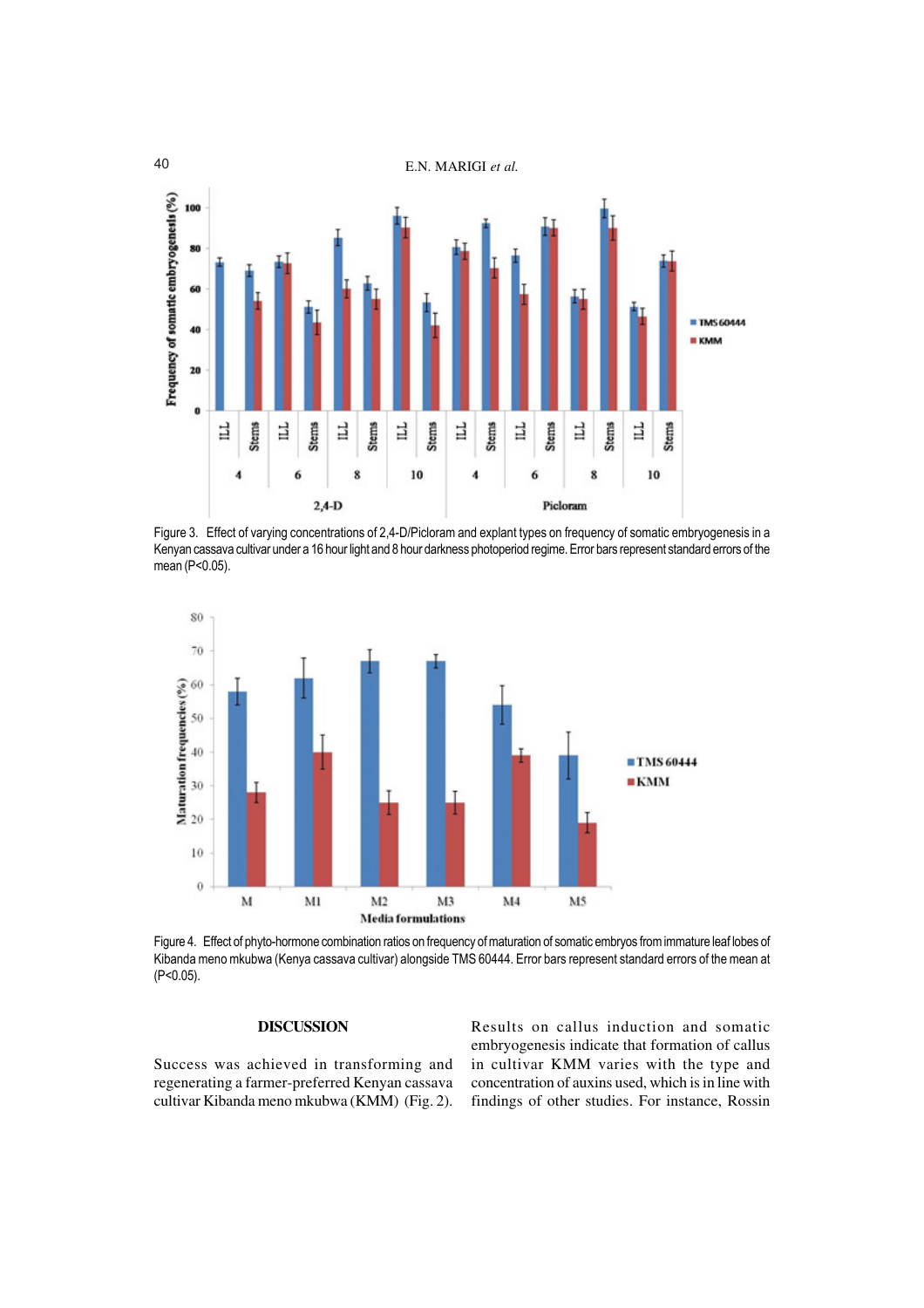TABLE 4. Somatic embryo germination, shooting and transformation frequencies of Kibanda meno mkubwa along side TMS 60444

| Cultivar            | Number of<br>germinating cotyledons | Shooting<br>frequency $(\%)$ | Transient transformation<br>frequency $(\%)$ |  |
|---------------------|-------------------------------------|------------------------------|----------------------------------------------|--|
| Kibanda meno Mkubwa | 42                                  | $19.23 \pm 3.12$             | $60.15 \pm 2.33$                             |  |
| TMS 60444           | 39                                  | $28.13 \pm 2.33$             | $75.33 \pm 3.45$                             |  |

and Rey (2011) reported similar findings in a range of cassava cultivars, where Picloram was superior to 2,4-D in generation of somatic embryos. Similarly, Saelim *et al*. (2006) found 2,4-D to be a superior auxin to Picloram while comparing somatic embryogenesis using different explants in the Asian cultivar KU50.

Recalcitrance of cassava to transformation and regeneration is one of the greatest challenges facing genetic modification of this crop due to the difficulties encountered in recovering whole plants following transformation (Li *et al*., 1998). It is, therefore, imperative that protocols for each cultivar be optimised so as to allow for a more reliable system of cassava improvement. This study achieved in regeneration and transformation of KMM, which provides a platform for cassava genetic improvement programmes.

Primary somatic embryos (SE) were observed after five weeks for TMS 60444 (Fig. 3), while it took KMM explants a further two weeks to obtain high quality SE. Combining auxins and cytokinins, during somatic embryo maturation, is essential during cassava regeneration, as these mediate whole plant recovery (Hankoua *et al*., 2005; 2006; Medina *et al*., 2007). For instance, Fan *et al*. (2011) demonstrated that NAA regulated organ growth; while BA facilitated cell division and elongation in cassava tuberisation. A key factor in the use of these phytohormones, is their synergistic interaction in culture media at appropriate concentrations, which ensures optimal efficiencies of regeneration. In the present study, optimisation of these phytohormones through variation of concentrations in the maturation medium, was key in ensuring growth. Here, medium M3 comprising  $2 \text{ mg } 1^{-1}$  BAP in combination with 0.01 mg  $l^{-1}$  NAA and 1.5 mg  $l^{-1}$ 

 $GA<sub>3</sub>$ , was the best for maturation of somatic embryos.

The varying trend in findings observed using ILL and stem explants (Figs. 3 and 4) was as a result of genotype-explant-phytohormone interactions. In general, it was observed that somatic embryo cultures from both cultivars, induced using ILL and transferred onto maturation medium comprising 1 mg L-1 BAP, 0.03 mg  $L^{-1}$  NAA and 1 mg  $L^{-1}$  GA<sub>3</sub>, matured and formed cotyledons albeit with varying frequencies (Fig. 4). Despite the high number of somatic embryos obtained from stem explants (Fig. 3), none of these matured into cotyledonary embryos and, hence, no plants were recovered from them. This could be as a result of differences in the pathways of somatic embryogenesis and organogenesis as revealed by Hankoua *et al*. (2006).

Activated charcoal was vital in plant recovery in this study, just like in other plant tissue culture efforts where it has been used to improve cell growth and development (Teixeria *et al*., 1994; Pan and Van Staden, 1998). The use of activated charcoal is based on its ability to adsorb inhibitory chemical compounds, mainly phenols (Liu, 1993; Teixeria *et al*., 1994). Cassava has been shown to produce these compounds, including coniferaldehyde and isovanillin, which are toxic, and, therefore, eliminating them from culture media is imperative for somatic embryogenesis and regeneration (Taylor *et al*., 2001).

Activated charcoal provides a dark environment in medium, thus promoting soil-like conditions. Thomas (2008) suggested the gradual release of adsorbed products such as nutrients and PGRs in culture media, in addition to substances naturally present in activated charcoal that promote plant growth. Transformed calli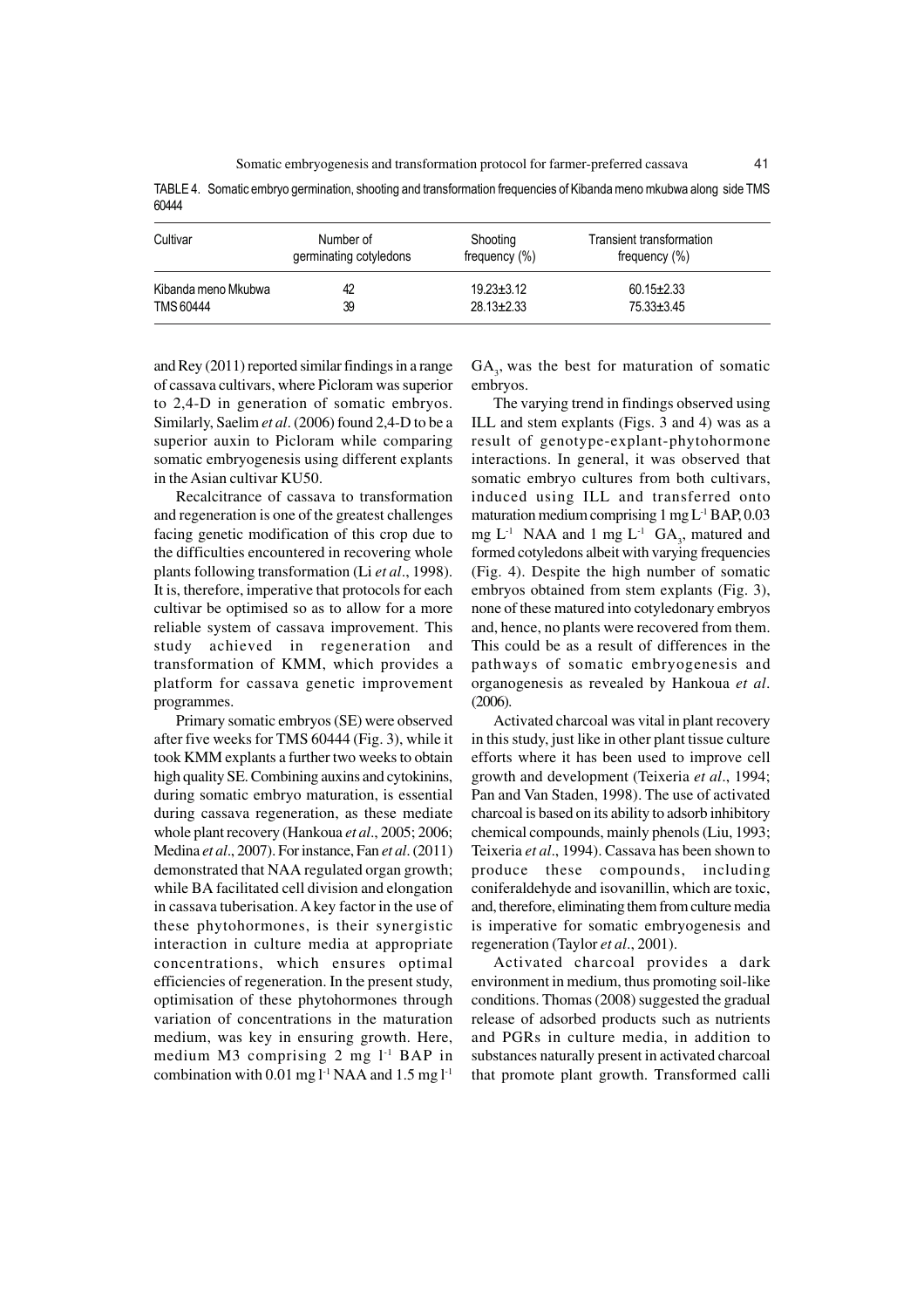showed a moderate blue colouration, which is an indication that these tissues had picked up the construct during transformation.

Data on transient expression of *GUS* reporter gene revealed differences in frequencies of transformation between KMM and the model cultivar TMS 60444 (Fig. 2, Table 4). This shows that cassava transformation remains genotype dependent, and variability in transformation efficiencies between independent procedures cannot be totally eliminated as previously reported (Koehorst-van Putten *et al*., 2012).

## **CONCLUSION**

A reproducible *in vitro* protocol for regeneration of a Kenyan cassava cultivar Kibanda meno mkubwa has been successful using immature leaf lobe and stem explants. This sets up a platform for further studies on this cultivar, aimed at countering the various production constraints that the crop suffers such as Cassava Mosaic and Cassava Brown Streak diseases. Of the two explants evaluated, immature leaf lobes showed better response to callus induction, somatic embryogenesis and regeneration; therefore are the best explants for regeneration of these cultivars *via* somatic embryogenesis. This study has also demonstrated that the cassava cultivar is transformable through *Agrobacterium*mediated gene transfer. The protocol for callus induction, somatic embryogenesis and whole plant recovery optimised in this study, is suitable for regenerating KMM and therefore is recommended. Using the best performing plant growth regulators and their combinations, as discussed above, it will be easy to regenerate this cultivar during any improvement programme, so long as the appropriate explants are selected and the ideal photoperiodic regime is followed. Further molecular work is needed to ascertain stability of the transgene in transgenic plants. Studies such as southern blot and reverse transcriptase polymerase chain reaction are recommended.

# **ACKNOWLEDGEMENT**

The authors are grateful to the Eastern Africa Agricultural Productivity Project (EAAPP) for providing research funds and the Department of Biochemistry and Biotechnology of Kenyatta University for the facilities used for experimental work. Technical guidance from the EAAPP National Coordination Unit in Kenya and the Regional Centres of Excellence for Dairy and Cassava is highly appreciated. The Association for Strengthening Agricultural Research in Eastern and Central Africa (ASARECA) facilitated the publication of this paper.

#### **REFERENCES**

- Atehnkeng, J., Adetimirin, V.O. and Ng, S.Y.C. 2006. Exploring the African cassava (*Manihot esculenta* Crantz) germplasm for somatic embryogenic competence. *African Journal of Biotechnology* 5: 1324-1329.
- Ceballos, H., Iglesias, C.A., Pérez, J.C. and Dixon, A.G.O. 2004. Cassava breeding: opportunities and challenges. *Plant Molecular Biology* 56: 503-516.
- Chetty, C.C., Rossin, C.B., Gruissem, W., Vanderschuren, H. and Rey, M.E. 2013. Empowering biotechnology in southern Africa: Establishment of a robust transformation platform for the production of transgenic industry-preferred cassava. *New Biotechnology* 30: 136–143.
- Elibariki, G., Lupembe, M., Hosea, K. and Ndunguru, J. 2014. Evaluation of regeneration potentials of farmer preferred cassava (*Manihot esculenta* crantz) landraces to unlock cassava transformation barriers. *International Journal of Agriculture and Crop Sciences* 7: 560-568.
- Fan, M., Liu, Z., Zhou, L., Lin, T., Liu, Y. and Luo, L. 2011. Effects of plant growth regulators and saccharide on *In vitro* plant and tuberous root regeneration of cassava (*Manihot esculenta* Crantz). *Journal of Plant Growth Regulation* 30: 11-19.
- FAO. 2011. FAOSTAT Statistical Database, Agriculture Data. Internet address: hppt// apps.fao.org. Accessed on 17<sup>th</sup> October 2014.
- Fletcher, E.K.A., Amoako, T.N.E. and Twumasi, P. 2011. Effect of 2, 4-D, explants type and cultivar on the callogenesis expression of cassava (*Manihot esculenta* Crantz) in Ghana*.*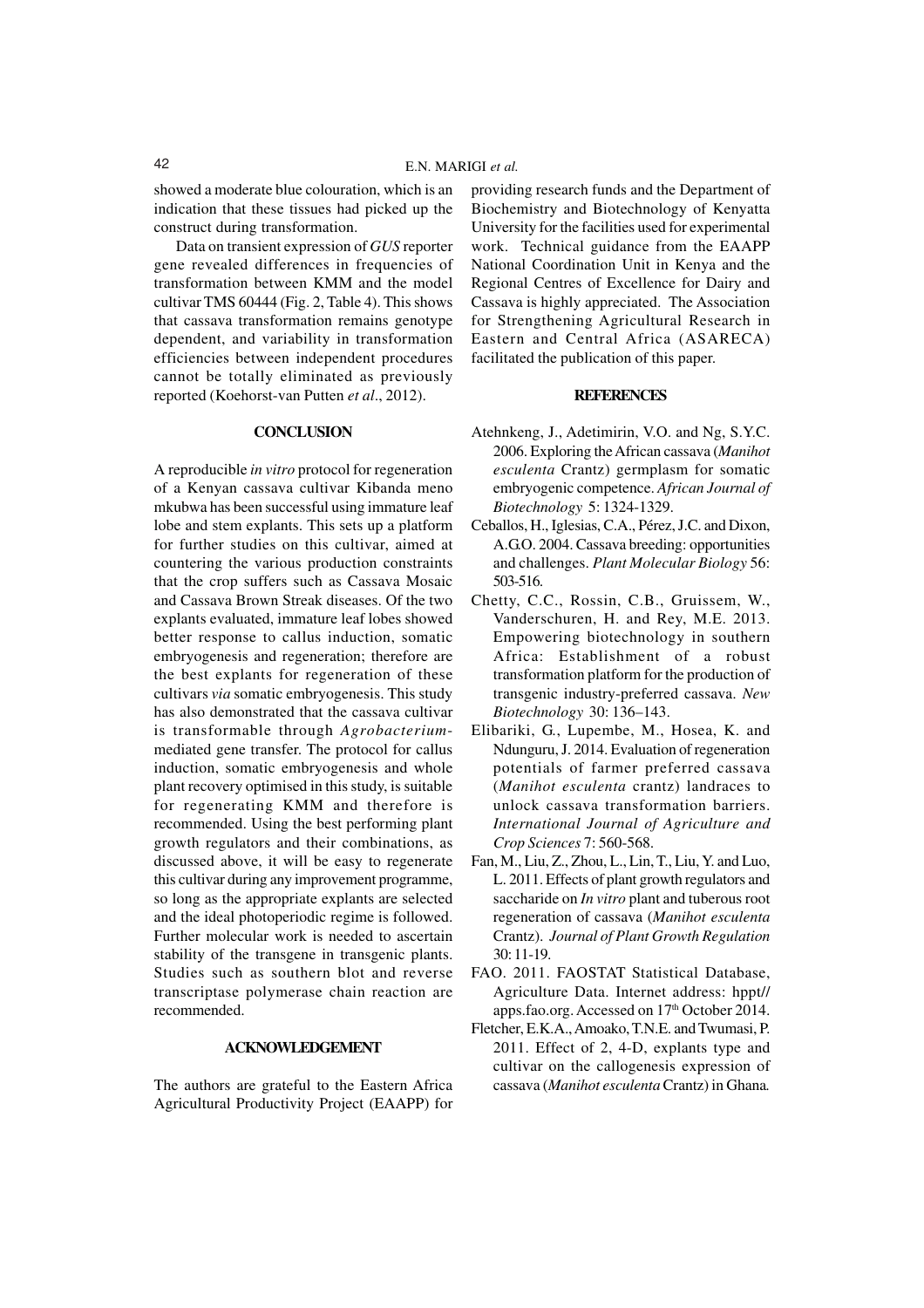*African Journal of Biotechnology* 10: 9396- 9401.

- Frame, B.R., Shou, H., Chikwamba, H.R.K, Zhang, Z., Xiang, C., Fonger, T.M., Pegg, S.E.K, Li, B., Nettleton, D.S, Pei, D. and Wang K. 2002. *Agrobacterium tumefaciens*-mediated transformation of maize embryos using a standard binary vector system. *Plant Physiology* 129:13-22
- Gonsalves, D. 1998. Control of papaya ringspot virus in papaya: A case study. *Annual Reviewson Phytopathology* 36: 415-437.
- Hankoua, B.B., Ng, S.Y.C., Fawole, I., Puonti-Kaerlas, J., Pillay, M. and Dixon, A.G.O.2005. Regeneration of a wide range of African cassava genotypes via shoot organogenesis from cotyledons of maturing somatic embryos and conformity of the field-established regenerants. *Plant Cell, Tissue and Organ Culture* 82: 221-231.
- Hankoua, B.B., Taylor, N.J., Ng, S.Y.C., Fawole, I., Puonti-Kaerlas, J., Padmanabhan, C., Yadav, J.S., Fauquet, C.M., Dixon, A.G.O. and Fondong, V.N. 2006. Production of the first transgenic cassava in Africa *via* direct shoot organogenesis from friable embryogenic calli and germination of maturing somatic embryos. *African Journal of Biotechnology* 5: 1700-1712.
- Jefferson, R.A. 1987. Assaying chimeric genes in plants: the GUS gene fusion system. *Pla*nt *Molecular Biology Reports* 5: 387-405.
- Koehorst-van Putten, H. J. J., Sudarmonowati, E., Herman, M., Pereira-Bertram, I. J., Wolters, A. M. A., Meima, H., De Vetten, N., Raemakers, C. J. J. M. and Visser, R. G. F. 2012. Field testing and exploitation of genetically modified cassava with lowamylose or amylose-free starch in Indonesia. *Transgenic Research* 21: 39-50.
- Legg, J.P. and Raya, M.D. 1998. Survey of cassava virus diseases in Tanzania. *International Journal of Pest Management* 44: 17-23.
- Li, H.Q., Guo, J.Y., Huang, Y.W., Liang, C.Y., Liu, H.X., Potrykus, I. and PuontiKaerlas, J. 1998. Regeneration of cassava plants *via* shoot organogenesis. *Plant Cell Reports* 17:410- 414.
- Liu, M.C. 1993. Plant regeneration in cell suspension culture of sugarcane as affected

by activated charcoal, medium composition and tissue culture. *Taiwan Sugar* 18-25. May - June.

- Medina, R.D., Faloci, M.M., Gonzalez, A.M. and Mroginski, L.A. 2007. *In vitro* cultured primary roots derived from stem segments of cassava (*Manihot esculenta*) can behave like storage organs. *Annals of Botany* 99: 409-423.
- Murashige, T. and Skoog, F. 1962. A revised medium for rapid growth and bioassays with tobacco tissue cultures. *Plant Physiology* 15: 473-497.
- Mwango'mbe, A.W., Mbugua, S.K., Olubayo, F.O., Ngugi, E.K., Muinga, R.W., Munga, T.L. and Muiru, W.M. 2013. Challenges and opportunities in cassava production among the rural households in Kilifi county in the Coastal region of Kenya. *Journal of Biology, Agriculture and Healthcare* (3)10.
- Opabode, J.T., Oyelakin, O.O., Akinyemiju, O.A. and Ingelbrecht, I.L. 2013. Primary somatic embryos from axillary meristems and immature leaf lobes of selected African cassava Varieties. *British Journal of Biotechnology* 3: 263-273.
- Pan, M.J. and Van Staden, J. 1998. The use of charcoal in in vitro culture. *Plant Growth Regulation* 26: 155-63.
- Rossin, C.B. and Rey, M.E.C. 2011. Effect of explant source and auxins on somatic embryogenesis of selected cassava (*Manihot esculenta* Crantz) cultivars. *South African Journalof Botany* 77: 59-65.
- Saelim, L., Phansiri, S., Netrphan, S., Suksangpanomrung, M. and Narangajavana, J. 2006. Optimisation of *in vitro* cyclic somatic embryogenesis and regeneration of the Asian cultivars of cassava (*Manihotesculenta* crantz) for genetic manipulation system. *Global Journal ofBiotechnology and Biochemistry* 1: 7-15.
- SAS Institute, 2004. SAS/STAT 9.1: User's guide. SAS Publishers. Cary, North Carolina, USA.
- Taylor, N.J., Masona, M.V., Carcamo, R., Ho, T., Schopke, C. and Fauquet, C.M. 2001. Production of embryogenic tissues and regeneration of transgenic plants in cassava (*Manihotesculenta* Crantz). *Euphytica* 120: 25-34.